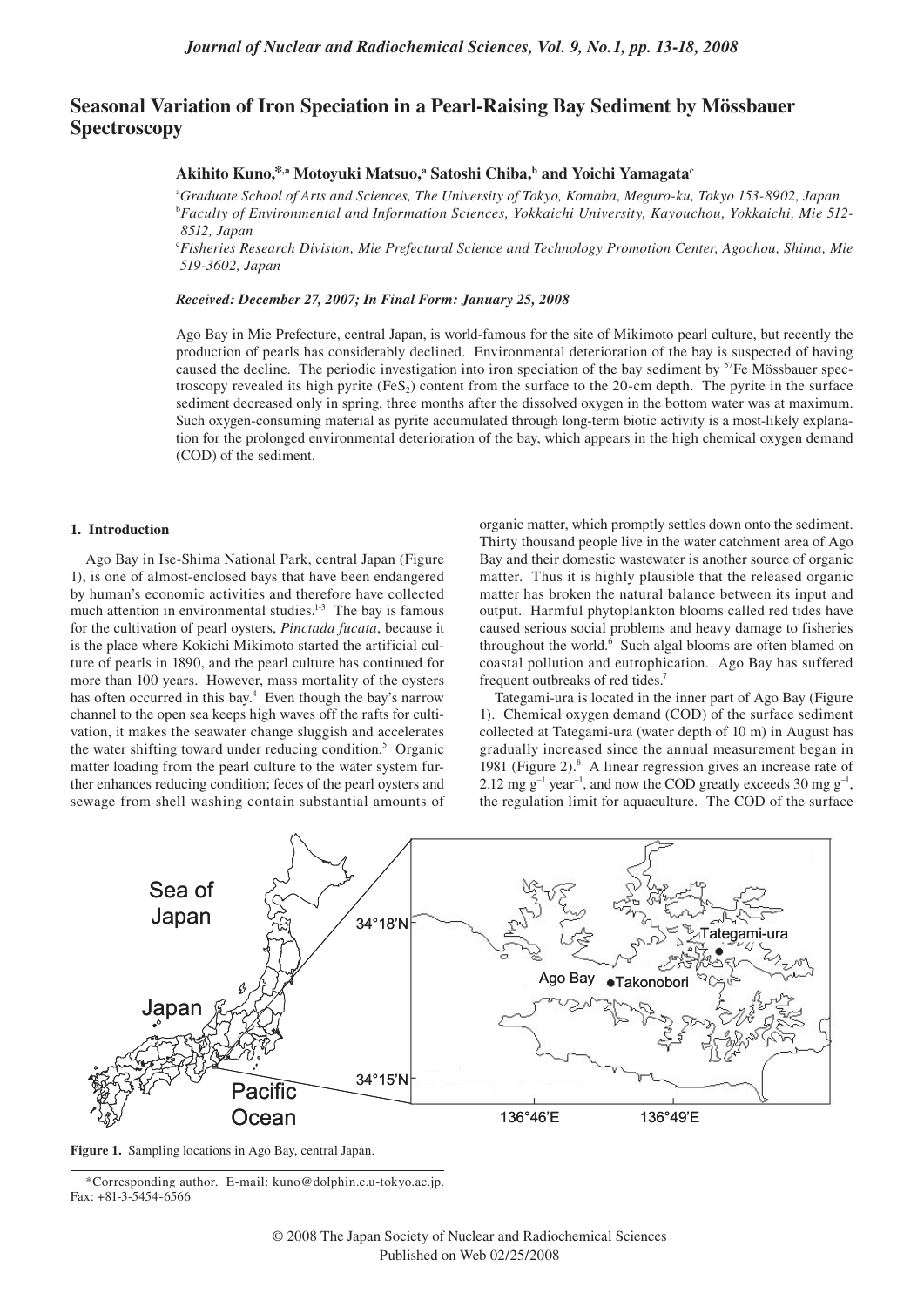

**Figure 2.** Time series of the average atmospheric temperature in August and the dry weight-based COD of the surface sediment collected at Tategami-ura and Takonobori. The COD was also measured in August and lacked in 1986, 1988, 1991, and 1992. The average temperature in August was measured in Minami-Ise, adjacent to Ago Bay. Open circles, COD at Tategami-ura; solid circles, COD at Takonobori; solid diamonds, average temperature in August.

sediment collected at Takonobori (water depth of 25 m), located in the central part of Ago Bay, has not increased so sharply. The production of pearls reached a peak in 1960s and has decreased due to environmental deterioration, depression on pearl markets, etc. The present annual production dropped to less than 10,000 kg, about 20% of its maximum. In spite of the decreasing production of pearls, the COD of the surface sediment in the inner bay has been increasing. On the other hand, the average atmospheric temperature in August has slightly increased with a rate of 0.035  $^{\circ}$ C year<sup>-1</sup> while the timeseries COD also shows a similar increasing trend but one-yeardelayed cycles (Figure 2). The increasing trend in temperature would be due to global warming. The correlation between COD and temperature thus found may be best explained by the fact that increasing temperature more promotes biological production of organic matter. But why was the response of COD delayed by one year? Is this delay the reason why the COD has been still increasing despite smaller organic matter loading than before?

To answer these questions, we have periodically investigated the vertical distribution of iron species in the sediments by  ${}^{57}Fe$ Mössbauer spectroscopy. Mössbauer spectroscopy is one of the most useful, nondestructive means for determining chemical states of iron and has been applied to the characterization of a wide variety of environmental and geochemical samples.<sup>9,10</sup>

### **2. Experimental**

**2.1. Sampling.** Vertical sediment cores of about 10 cm in length were collected at two stations every other month from May 2005 until May 2006. Tategami-ura is located in the inner part of Ago Bay and Takonobori in the central part. At Tategami-ura, the sample collection was continued until July 2007. The sediment cores were sometimes *ca.* 20 cm long. The collected samples were cut at 0.5–2 cm intervals and porewater was extracted from the sediment by a pressure-filtration technique (5 atm,  $N_2$ ).

**2.2. Mössbauer Spectroscopy.** Approximately 300 mg of each pressure-filtered sample was mounted in a sample holder (16 mm in diameter, 1 mm thick). Absorbers thus prepared contained 5 mg  $\text{cm}^{-2}$  of Fe, a quantity low enough so to allow relative peak areas to be used as a measure of the distribution of the corresponding Fe-bearing compounds. In order to avoid air oxidation, the pressure-filtered sediments were purged with nitrogen gas in oxygen-impenetrable plastic bags. The spectra were measured with an Austin Science S-600 Mössbauer spec-





102

**Figure 3.** Mössbauer spectrum of the sediment collected from a depth of 0-0.5 cm at Tategami-ura on May 19, 2005. This was measured at 293 K. The guidelines at the top of spectrum show the positions of detected three doublets ascribable to paramagnetic high-spin Fe(II), paramagnetic high-spin Fe(III), and diamagnetic low-spin Fe(II) that corresponds to pyrite (FeS<sub>2</sub>). The dots are observed data, and the solid line is the fit curve.

trometer using a 1.11 GBq <sup>57</sup>Co/Rh source at 293 K and 78 K. The curve fitting of the resulting spectra was performed with a personal computer, assuming that the spectra were composed of peaks with Lorentzian line shapes. Half-widths and peak areas within each quadrupole doublet were constrained to be equal. Isomer shifts were expressed with respect to the centroid of the spectrum of metallic iron foil. Pyrite  $(F \in S_2)$  peak positions were constrained (using values of  $\delta = 0.307$  mm s<sup>-1</sup>,  $\Delta E_{\rm Q} = 0.610$  mm s<sup>-1</sup> at 293 K and  $\delta = 0.405$  mm s<sup>-1</sup>,  $\Delta E_{\rm Q} =$  $0.629$  mm s<sup>-1</sup> at 78 K) as in Manning and Ash,<sup>11</sup> since the peak positions of paramagnetic high-spin  $Fe<sup>3+</sup>$  and pyrite containing diamagnetic low-spin Fe<sup>2+</sup> are in very close proximity. In addition to the measurements in the velocity range of –10.00 to  $10.00$  mm s<sup>-1</sup>, the spectra were also measured in the velocity range of  $-3.33$  to 3.33 mm s<sup>-1</sup> for a better resolution. The total iron contents of the sediments were determined by atomic absorption spectrometry (AAS) after acid digestion.

#### **3. Results and Discussion**

Sediment cores were collected at Tategami-ura and Takonobori every two months from May 2005 until July 2007 and May 2006, respectively. First, the  ${}^{57}Fe$  Mössbauer spectra of the sediments were measured in the velocity range of –10.00 to 10.00 mm  $s^{-1}$  at 293 K, and no significant magnetic sextet was detected (Figure 3). The spectra measured at 78 K did not show any sextet either, which indicates that the sediments did not contain fine particles showing a doublet at 293 K and a sextet at 78 K by a superparamagnetic effect.<sup>12</sup> Then, the samples were measured in the velocity range of  $-3.33$  to 3.33 mm s<sup>-1</sup> for a better spectral resolution. Their Mössbauer spectra consisted of three doublets: one for paramagnetic high-spin Fe(III), paramagnetic high-spin Fe(II), and diamagnetic low-spin Fe(II) that corresponds to pyrite  $(F \in S_2)$ . Table 1 lists the relative peak areas of iron components in the sediment cores. The paramagnetic high-spin Fe(III) would come from clay minerals and hydrated ferric oxides.<sup>13</sup> The paramagnetic high-spin Fe(II) is ascribable to clay minerals such as chlorite.14,15 Although vertical sediment cores of about 20 cm in length were sometimes collected, the iron speciation in the sediment from a depth of 20 cm was not so different from that from a depth of 10 cm. The relative distribution of iron components approximately corresponds to the absolute distribution in this case because the total iron content of the sediment was almost constant throughout the core. The distribution of iron components did not change vertically so much. In spring, however, pyrite decreased in the near-surface sediment at Tategami-ura (Figure 4). The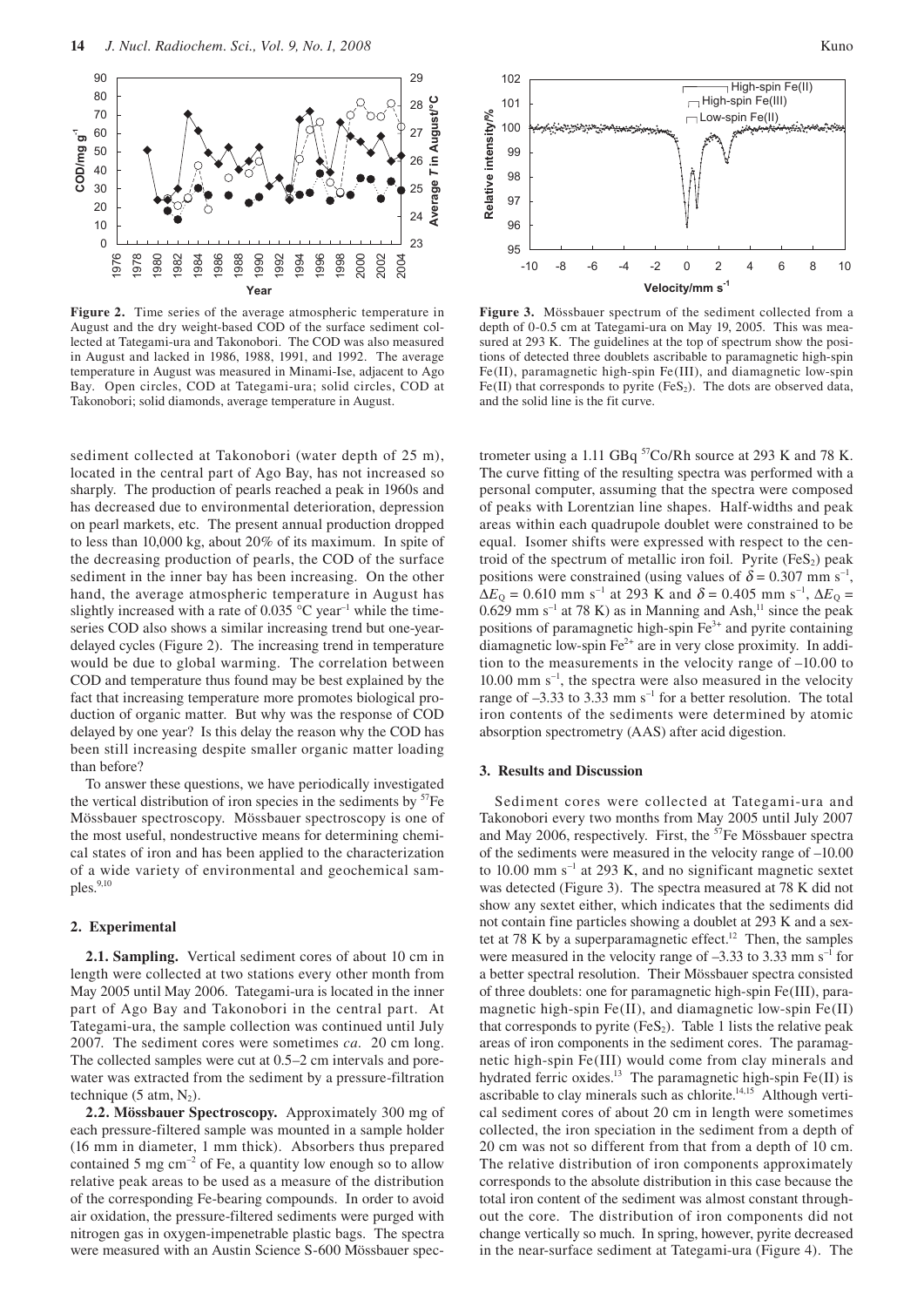**TABLE 1: Relative peak areas of iron components in the sediment cores collected at Tategami-ura and Takonobori in Ago Bay**

| Site         | Date         | Depth/cm    | Paramagnetic<br>Fe(III)/% | Paramagnetic<br>Fe(II)/% | Pyrite/% |
|--------------|--------------|-------------|---------------------------|--------------------------|----------|
| Tategami-ura | May 19, 2005 | $0.0 - 0.5$ | 49.6                      | 39.0                     | 11.4     |
|              |              | $1.0 - 1.5$ | 45.3                      | 36.5                     | 18.2     |
|              |              | $3 - 4$     | 36.1                      | 34.4                     | 29.4     |
|              |              | $8 - 10$    | 39.7                      | 34.0                     | 26.3     |
|              | Jul 7, 2005  | $0.0 - 0.5$ | 33.4                      | 41.2                     | 25.4     |
|              |              | $1.0 - 1.5$ | 38.2                      | 37.3                     | 24.5     |
|              |              | $3 - 4$     | 41.5                      | 30.1                     | 28.4     |
|              |              | $8 - 10$    | 34.2                      | 32.3                     | 33.5     |
|              | Sep 21, 2005 | $0.0 - 0.5$ | 39.4                      | 31.4                     | 29.2     |
|              |              | $1.0 - 1.5$ | 39.3                      | 32.5                     | 28.2     |
|              |              | $3 - 4$     | 36.0                      | 27.6                     | 36.4     |
|              |              | $8 - 10$    | 36.1                      | 32.9                     | 31.0     |
|              | Dec 14, 2005 | $0.0 - 0.5$ | 35.9                      | 36.6                     | 27.5     |
|              |              | $1.0 - 1.5$ | 34.1                      | 32.5                     | 33.4     |
|              |              | $3 - 4$     | 39.2                      | 29.1                     | $31.7\,$ |
|              |              | $8 - 10$    | 35.8                      | 27.9                     | 36.3     |
|              | Jan 17, 2006 | $0.0 - 0.5$ | 36.9                      | 36.1                     | 27.0     |
|              |              | $1.0 - 1.5$ | 44.2                      | 34.5                     | 21.3     |
|              |              | $3 - 4$     | 42.5                      | 29.5                     | 28.0     |
|              |              | $8 - 10$    | 38.7                      | 29.3                     | 32.0     |
|              | Apr 20, 2006 | $0.0 - 0.5$ | 43.8                      | 38.2                     | 18.0     |
|              |              | $1.0 - 1.5$ | 45.9                      | 28.2                     | 25.9     |
|              |              | $3 - 4$     | 38.2                      | 31.4                     | 30.4     |
|              |              | $8 - 10$    | 36.0                      | 29.8                     | 34.2     |
|              |              | $20 - 22$   | 32.1                      | 38.0                     | 29.9     |
|              | May 29, 2006 | $0.0 - 0.5$ | 41.3                      | 35.3                     | 23.4     |
|              |              | $1.0 - 1.5$ | 48.2                      | 32.2                     | 19.6     |
|              |              | $3 - 4$     | 38.9                      | 30.7                     | 30.4     |
|              |              | $8 - 10$    | 30.6                      | 33.5                     | 35.9     |
|              | Jul 13, 2006 | $0.0 - 0.5$ | 32.0                      | 39.9                     | 28.1     |
|              |              | $1.0 - 1.5$ | 41.7                      | 33.5                     | 24.8     |
|              |              | $3 - 4$     | 40.5                      | 29.7                     | 29.8     |
|              |              | $8 - 10$    | 31.3                      | 29.3                     | 39.4     |
|              |              | $20 - 22$   | 43.1                      | 36.0                     | 20.9     |
|              | Sep 7, 2006  | $0.0 - 0.5$ | 34.5                      | 38.2                     | 27.3     |
|              |              | $1.0 - 1.5$ | 35.6                      | 39.8                     | 24.6     |
|              |              | $3 - 4$     | 30.8                      | 31.1                     | 38.1     |
|              |              | $8 - 10$    | 38.0                      | 33.8                     | 28.2     |
|              |              | $20 - 22$   | 39.1                      | 37.6                     | 23.3     |
|              | Nov 9, 2006  | $0.0 - 0.5$ | 41.0                      | 38.2                     | 20.8     |
|              |              | $1.0 - 1.5$ | 41.7                      | 38.5                     | 19.8     |
|              |              | $3 - 4$     | 42.1                      | 32.4                     | 25.5     |
|              |              | $8 - 10$    | 42.4                      | 31.1                     | 26.5     |
|              |              | $20 - 22$   | 35.0                      | 38.6                     | 26.4     |
|              | Jan 17, 2007 | $0.0 - 0.5$ | 44.3                      | 30.6                     | 25.1     |
|              |              | $1.0 - 1.5$ | 37.1                      | 30.3                     | 32.5     |
|              |              | $3 - 4$     | 38.2                      | 28.2                     | 33.6     |
|              |              | $8-10$      | 38.1                      | 33.6                     | 28.3     |
|              |              | $20 - 22$   | 32.3                      | 36.0                     | 31.7     |
|              | Mar 7, 2007  | $0.0 - 0.5$ | 48.3                      | 33.2                     | 18.5     |
|              |              | $1.0 - 1.5$ | 36.6                      | 34.6                     | 28.8     |
|              |              | $3 - 4$     | 39.3                      | 31.1                     | 29.6     |
|              |              | $8 - 10$    | 36.5                      | 32.2                     | 31.3     |
|              |              | $20 - 22$   | 36.6                      | 36.9                     | 26.5     |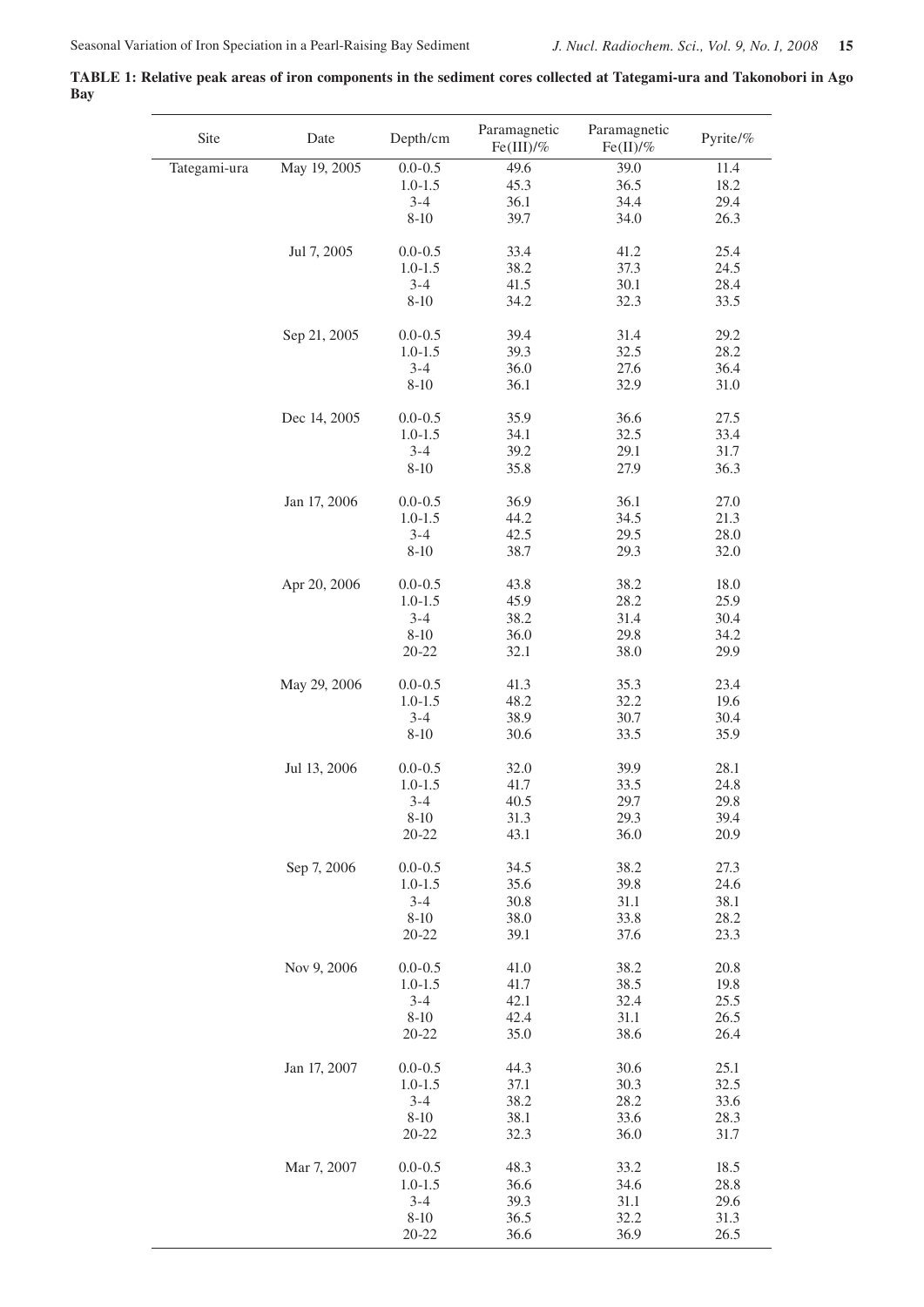### **TABLE 1: Continued**

| Site         | Date         | Depth/cm    | Paramagnetic<br>$Fe (III)/\%$ | Paramagnetic<br>$Fe(II)/\%$ | Pyrite/% |
|--------------|--------------|-------------|-------------------------------|-----------------------------|----------|
| Tategami-ura | May 23, 2007 | $0.0 - 0.5$ | 47.3                          | 35.6                        | 17.1     |
|              |              | $1.0 - 1.5$ | 41.4                          | 35.1                        | 23.5     |
|              |              | $3 - 4$     | 36.0                          | 33.0                        | 31.0     |
|              |              | $8 - 10$    | 33.4                          | 33.7                        | 32.9     |
|              |              | $20 - 22$   | 42.8                          | 37.6                        | 19.6     |
|              |              | $30 - 32$   | 49.4                          | 36.8                        | 13.8     |
|              | Jul 19, 2007 | $0.0 - 0.5$ | 39.7                          | 35.8                        | 24.5     |
|              |              | $1.0 - 1.5$ | 39.1                          | 37.9                        | 23.0     |
|              |              | $3 - 4$     | 34.0                          | 32.4                        | 33.6     |
|              |              | $8 - 10$    | 34.6                          | 30.3                        | 35.1     |
|              |              | $20 - 22$   | 35.8                          | 38.3                        | 25.9     |
| Takonobori   | May 19, 2005 | $0.0 - 0.5$ | 37.5                          | 55.5                        | $7.0\,$  |
|              |              | $1.0 - 1.5$ | 37.3                          | 52.6                        | $10.1\,$ |
|              |              | $3 - 4$     | 39.4                          | 52.6                        | $8.0\,$  |
|              |              | $6 - 8$     | 36.6                          | 52.2                        | 11.2     |
|              | Jul 7, 2005  | $0.0 - 0.5$ | 46.3                          | 51.9                        | 1.8      |
|              |              | $1.0 - 1.5$ | 38.3                          | 53.9                        | 7.8      |
|              |              | $3 - 4$     | 29.5                          | 55.4                        | 15.1     |
|              |              | $8 - 10$    | 33.3                          | 51.0                        | 15.7     |
|              | Sep 21, 2005 | $0.0 - 0.5$ | 42.4                          | 51.7                        | 5.9      |
|              |              | $1.0 - 1.5$ | 43.0                          | 51.4                        | 5.6      |
|              |              | $3 - 4$     | 40.9                          | 48.7                        | 10.4     |
|              |              | $8 - 10$    | 39.3                          | 51.5                        | 9.2      |
|              | Dec 14, 2005 | $0.0 - 0.5$ | 40.1                          | 52.2                        | 7.7      |
|              |              | $1.0 - 1.5$ | 35.3                          | 51.5                        | 13.2     |
|              |              | $3 - 4$     | 40.4                          | 52.0                        | 7.6      |
|              |              | $6 - 7$     | 32.3                          | 51.7                        | 16.0     |
|              | Jan 24, 2006 | $0.0 - 0.5$ | 34.2                          | 52.4                        | 13.4     |
|              |              | $1.0 - 1.5$ | 45.3                          | 42.0                        | 12.7     |
|              |              | $3 - 4$     | 39.2                          | 51.2                        | 9.6      |
|              |              | $8 - 10$    | 36.3                          | 51.0                        | 12.7     |
|              | Apr 5, 2006  | $0.0 - 0.5$ | 38.5                          | 53.6                        | 7.9      |
|              |              | $1.0 - 1.5$ | 40.7                          | 50.4                        | 8.9      |
|              |              | $3 - 4$     | 42.0                          | 53.1                        | 4.9      |
|              |              | $8 - 10$    | 30.9                          | 51.0                        | 18.1     |
|              | May 29, 2006 | $0.0 - 0.5$ | 37.5                          | 53.5                        | 9.0      |
|              |              | $1.0 - 1.5$ | 33.4                          | 50.7                        | 15.9     |
|              |              | $3 - 4$     | 42.9                          | 52.8                        | 4.3      |
|              |              | $8 - 10$    | 39.7                          | 50.9                        | 9.4      |

paramagnetic high-spin Fe(III) varied complementarily to pyrite and, therefore, would be converted to pyrite. Pyrite at Takonobori was less abundant (Figure 5) than at Tategami-ura. In contrast, the paramagnetic high-spin Fe(II) was more abundant at Takonobori. Since the total iron contents of the Tategami-ura sediments were greater than those of the Takonobori sediments, both the pyrite and paramagnetic highspin Fe(III) contents of the Tategami-ura sediments were also greater than those of the Takonobori sediments. The difference in the total iron contents would be due to the geological difference. The geology of this area mainly consists of eroded sedimentary rocks of the late Cretaceous accretionary complex, and the sand gravel layer after the late Pleistocene is observed at planation surfaces around the inner bay. Another possible explanation is the difference in sedimentation environment between the inner and central parts of the bay.

The Ago Bay Watch System has been monitoring the water

quality such as dissolved oxygen (DO) since 2003. These parameters are automatically recorded every one-hour at five stations within the bay and are accessible through the Web.<sup>16</sup> The Tategami-ura and Takonobori monitoring stations are located at 34°17.642'N, 136°49.895'E and 34°17.098'N, 136°47.459'E, respectively. DO of the bottom water at Tategami-ura decreases in summer due to thermal stratification (Figure 6), resulting in oxygen-deficient water mass on the seafloor through bacterial digestion of organic matter in the sediment.17,18 Red tides often occur when heating creates a stratified surface layer above colder, nutrient-rich waters.<sup>6</sup> The dissolved oxygen in the bottom water of Takonobori showed a similar seasonal variation, and therefore only that of Tategamiura is shown in Figure 6 for brevity's sake. Pyrite in the surface sediment at Tategami-ura increased with decreasing DO in summer but did not decrease in autumn when the DO in the bottom water increased again. Decrease in pyrite became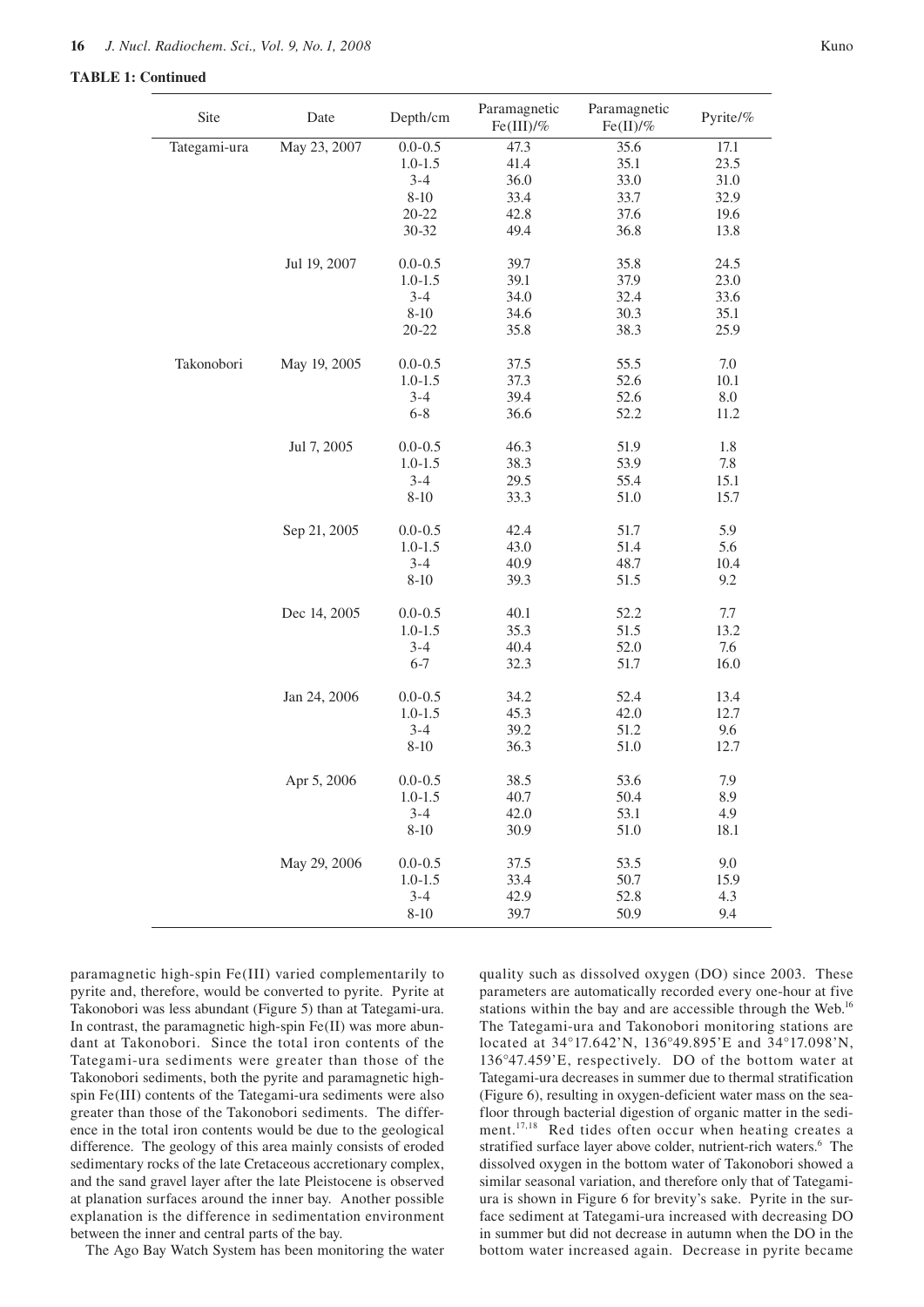

**Figure 4.** Vertical distribution of iron components in the sediment core collected at Tategami-ura on May 19, 2005. Circles, pyrite; triangles, paramagnetic high-spin Fe(II); squares, paramagnetic highspin Fe(III).

obvious only in spring because it is rather chemically stable and slowly degrades.<sup>19</sup> The pyrite slightly decreased in November 2006 but got back to a high content in January 2007 in spite of the increasing DO. The total iron content of the sediment did not change seasonally so much. Therefore, the absolute abundance of pyrite showed similar seasonal variation to its relative abundance.

The pyrite at Takonobori in the central bay did not show much seasonal variation. The COD of the surface sediment at Takonobori was also lower than that at Tategami-ura (Figure 2), which suggests a relation to its lower pyrite content. The pearl culture has shifted from the inner bay to the central bay with increasing deterioration in the inner bay. Therefore, a difference in accumulation of organic matter is likely to bring the difference in the COD and pyrite content between Tategamiura and Takonobori. The maximum production of pearls in 1960s has provided much organic matter to the sediment in the inner part of Ago Bay. The recent utilization of tough ropes for the cultivation rafts enabled a mass exodus of pearl oysters to the central bay with relatively high waves. However, the environment of the central bay would also be deteriorated in several years if much organic matter is accumulated in the sediment of the central bay.

During summer, thermal stratification interrupts the supply of dissolved oxygen to the bottom water and sulfate ion from seawater is reduced to hydrogen sulfide, which reacts with iron compounds to form iron sulfides in the sediment.<sup>20</sup> Iron sulfides thus produced consist of acid-volatile sulfides (AVS) and pyrite.21,22 Pyrite is chemically more stable than AVS. Therefore, pyrite is inclined to more remain in the surface sedi-



**Figure 5.** Vertical distribution of iron components in the sediment core collected at Takonobori on May 19, 2005. Circles, pyrite; triangles, paramagnetic high-spin Fe(II); squares, paramagnetic high-spin Fe(III).



**Figure 6.** Time series of the dissolved oxygen in the bottom water of Tategami-ura and the ratios of pyrite in the surface sediment collected at Tategami-ura and Takonobori from May 2005 until July 2007. The sediment at Takonobori was collected until May 2006. The dissolved oxygen was automatically measured and recorded every one hour. The left ordinate is shown upside down for an easy comparison because less dissolved oxygen favors the production of pyrite. Open circles, ratio of pyrite at Tategami-ura; solid circles, ratio of pyrite at Takonobori; solid line, dissolved oxygen.

ment than AVS, thus carried forward to the next year even though vertical circulation of seawater resumes in winter. These findings were obtained by both the periodic investigation into iron speciation of the sediment and the continuous monitoring of dissolved oxygen. The pyrite accumulated in this way is one of the major reasons for the fact that the COD